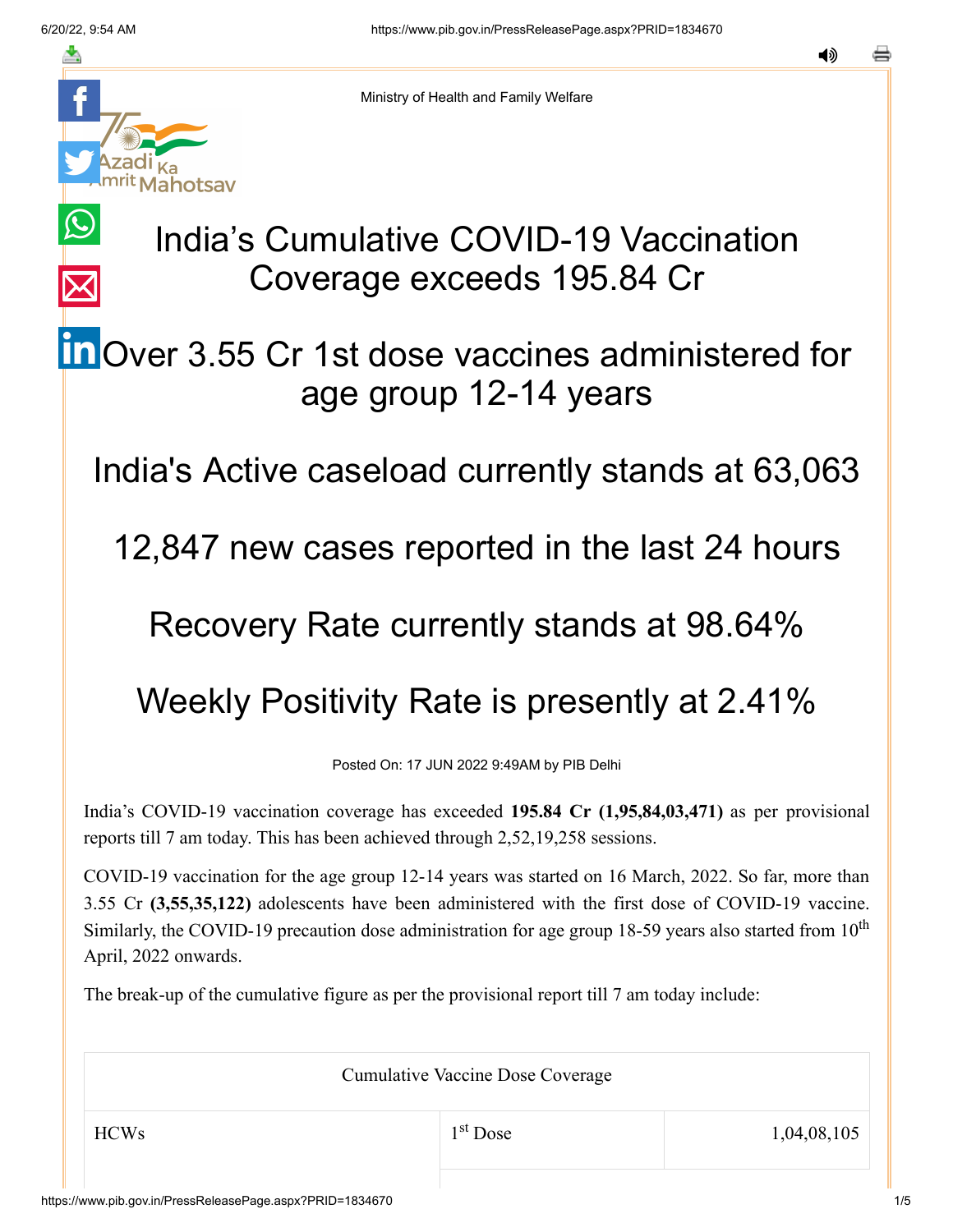|                        | $2nd$ Dose             | 1,00,54,119     |
|------------------------|------------------------|-----------------|
|                        | <b>Precaution Dose</b> | 54,85,219       |
| <b>FLWs</b>            | 1 <sup>st</sup> Dose   | 1,84,21,416     |
|                        | $2nd$ Dose             | 1,76,08,144     |
|                        | <b>Precaution Dose</b> | 94,55,174       |
| Age Group 12-14 years  | 1 <sup>st</sup> Dose   | 3,55,35,122     |
|                        | $2nd$ Dose             | 2,05,09,617     |
| Age Group 15-18 years  | 1 <sup>st</sup> Dose   | 6,00,15,573     |
|                        | $2nd$ Dose             | 4,74,73,183     |
| Age Group 18-44 years  | 1 <sup>st</sup> Dose   | 55,78,09,521    |
|                        | $2nd$ Dose             | 49,68,63,825    |
|                        | <b>Precaution Dose</b> | 17,97,271       |
| Age Group 45-59 years  | 1 <sup>st</sup> Dose   | 20, 33, 72, 120 |
|                        | $2nd$ Dose             | 19,24,30,998    |
|                        | <b>Precaution Dose</b> | 19,82,335       |
| Over 60 years          | $1st$ Dose             | 12,71,93,226    |
|                        | $2nd$ Dose             | 12,01,23,664    |
|                        | <b>Precaution Dose</b> | 2,18,64,839     |
| <b>Precaution Dose</b> |                        | 4,05,84,838     |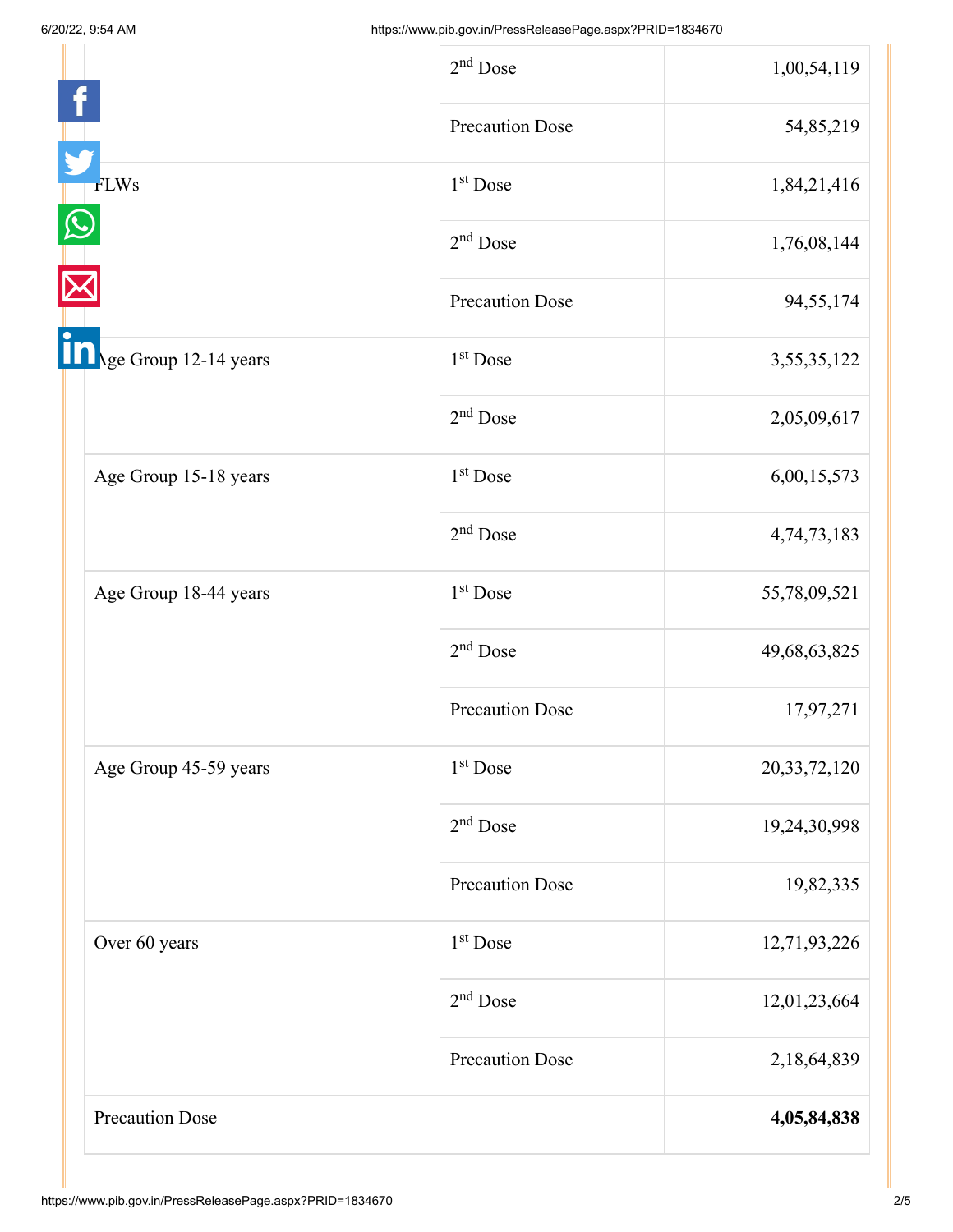

Consequently, India's recovery rate stands at **98.64%. 7,985** patients have recovered in the last 24 hours and the cumulative tally of recovered patients (since the beginning of the pandemic) is now at **4,26,82,697.**

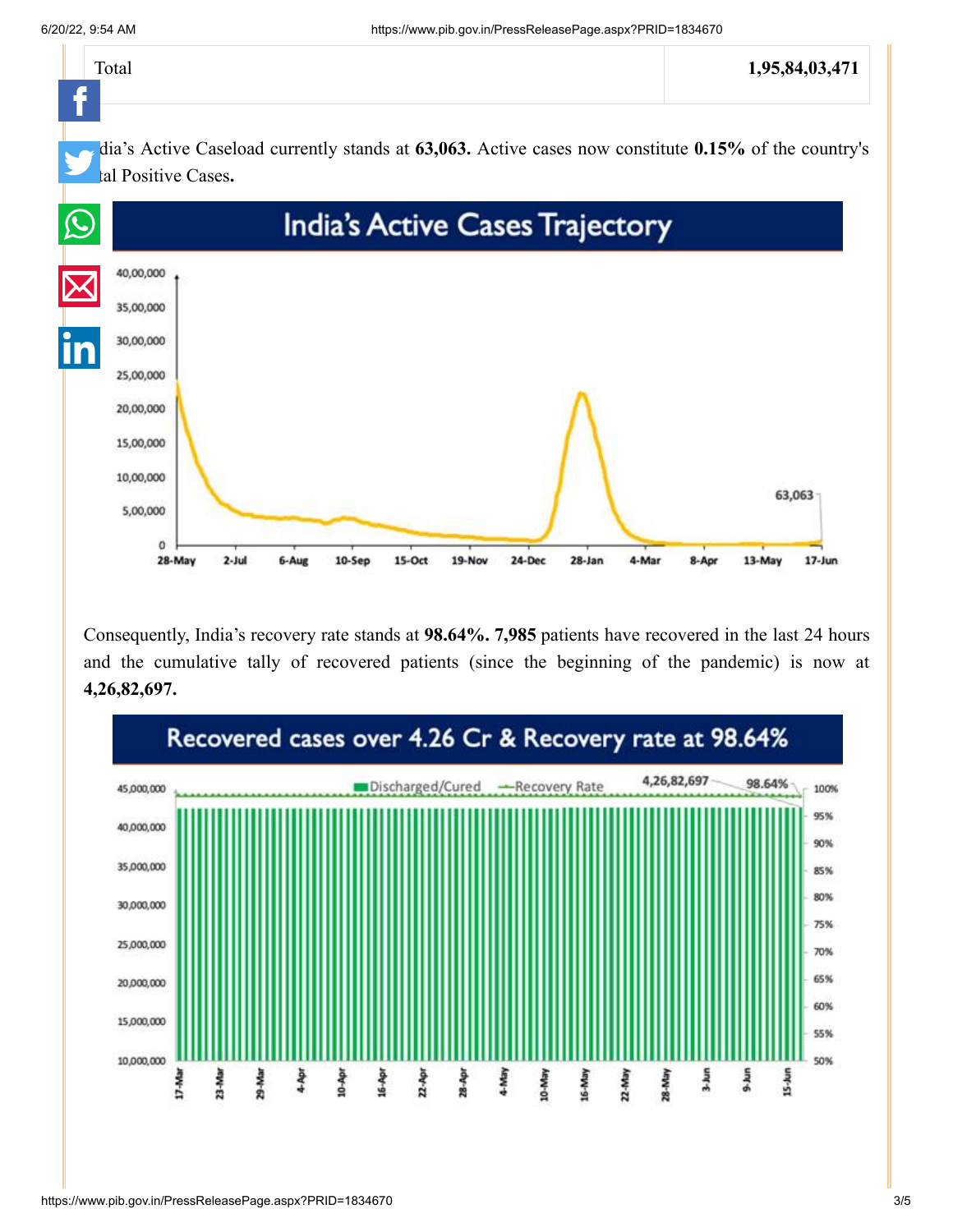**12,847 new cases** were reported in the last 24 hours.

#### f More than 12K New Cases reported in last 24 hrs Y -New Cases 20000 18000  $\Omega$ 16000 12,847 14000  $\overline{\boxtimes}$ 12000 10000 8000 6000 4000 2000  $\alpha$ 5-Jun  $13$ -Jun  $17 - Jun$ 4-May 8-May 12-May 16-May 20-May 24-May  $1$ -Jun  $9 - Jun$ 28-May

The last 24 hours saw a total of **5,19,903** COVID-19 tests being conducted. India has so far conducted over **85.69 Cr (85,69,10,352)** cumulative tests.

**Weekly Positivity Rate** in the country currently **stands at 2.41%** and the **Daily Positivity rate is reported to be 2.47%.**